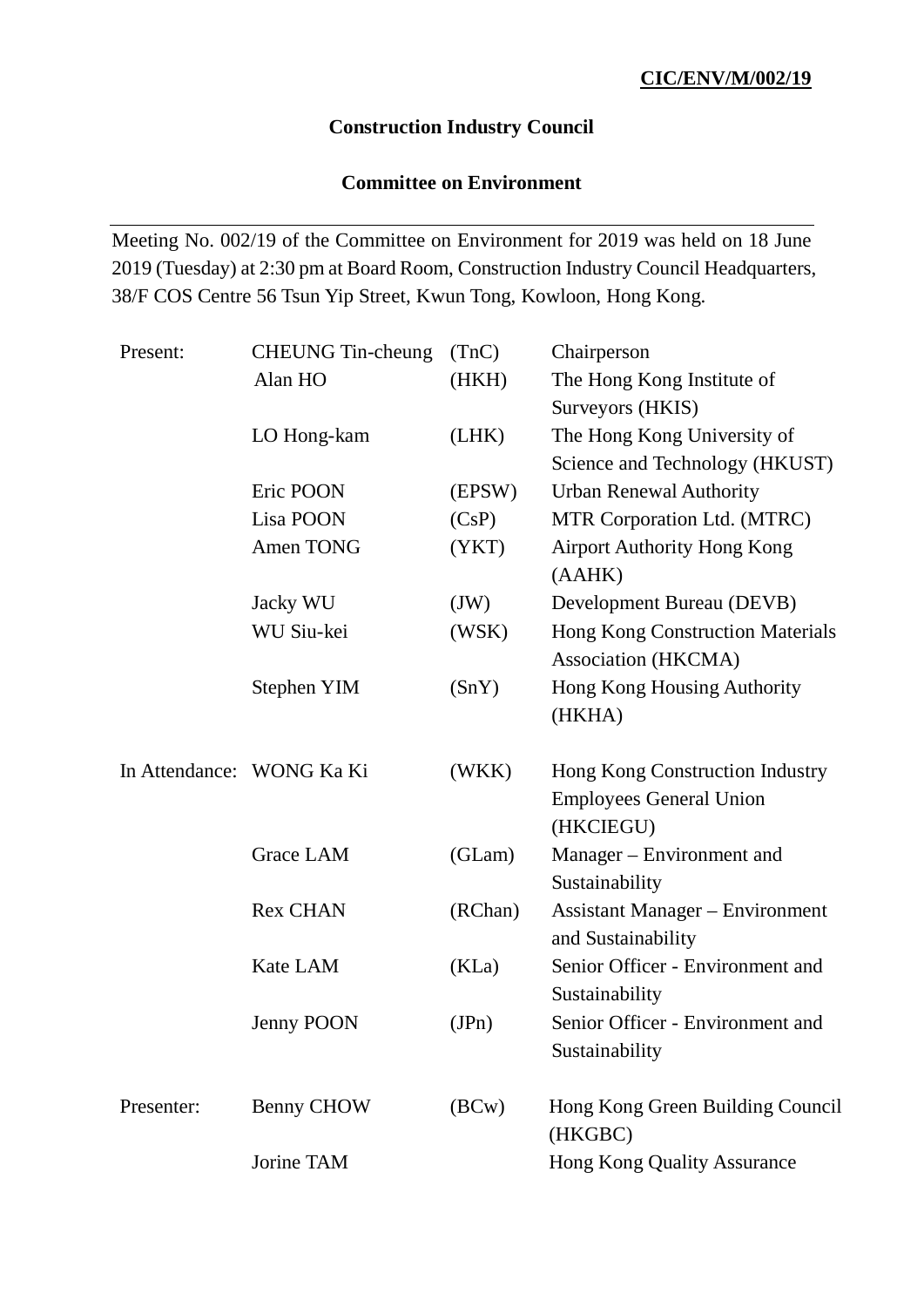|                     |        | Agency (HKQAA)                                                               |
|---------------------|--------|------------------------------------------------------------------------------|
| <b>Ivan HSIEH</b>   |        | <b>HKQAA</b>                                                                 |
| <b>Winniss KONG</b> |        | <b>HKQAA</b>                                                                 |
| Rebecca SIU         |        | <b>HKQAA</b>                                                                 |
| Jonathan YAU        |        | <b>Cundall Hong Kong Limited</b>                                             |
|                     |        | (Cundall)                                                                    |
| Tianyang CAI        |        | Cundall                                                                      |
| <b>Eddie TSE</b>    |        | <b>Gammon Construction Limited</b>                                           |
|                     |        | (Gammon)                                                                     |
| Ivan FU             | (FI)   | <b>Council Member</b>                                                        |
| PAN Shu-jie         | (PSJ)  | Council Member                                                               |
| CHAN Ka-lung        | (KLCn) | Hong Kong Federation of Electrical<br>and Mechanical Contractors<br>(HKFEMC) |
| <b>Andrew WONG</b>  | (AW)   | Hospital Authority (HA)                                                      |
| <b>WONG Ping</b>    | (PWG)  | Hong Kong Construction Industry                                              |
|                     |        | <b>Employees General Union</b>                                               |
|                     |        | (HKCIEGU)                                                                    |
|                     |        |                                                                              |

#### **MINUTES**

**Action**

# 2.1 **Confirmation of the Minutes of the Com-ENV Meeting No. 001/19 held on 19 March 2019**

Members took note of and confirmed the Minutes CIC/ENV/M/001/19 of the last Com-ENV meeting held on Tuesday, 19 March 2019.

### 2.2 **Matters Arising from the Previous Meeting**

TnC updated Members on the following matters:

Agenda item 1.4 – Regarding "Recommended Research under CIC Research and Technology Development", CIC has issued the formal contract to PolyU and scheduled to commence the project in July 2019 as per requested by PolyU. A kick-off meeting with Prof. C.S. Poon was arranged on 24 July 2019. Debriefing session would be held in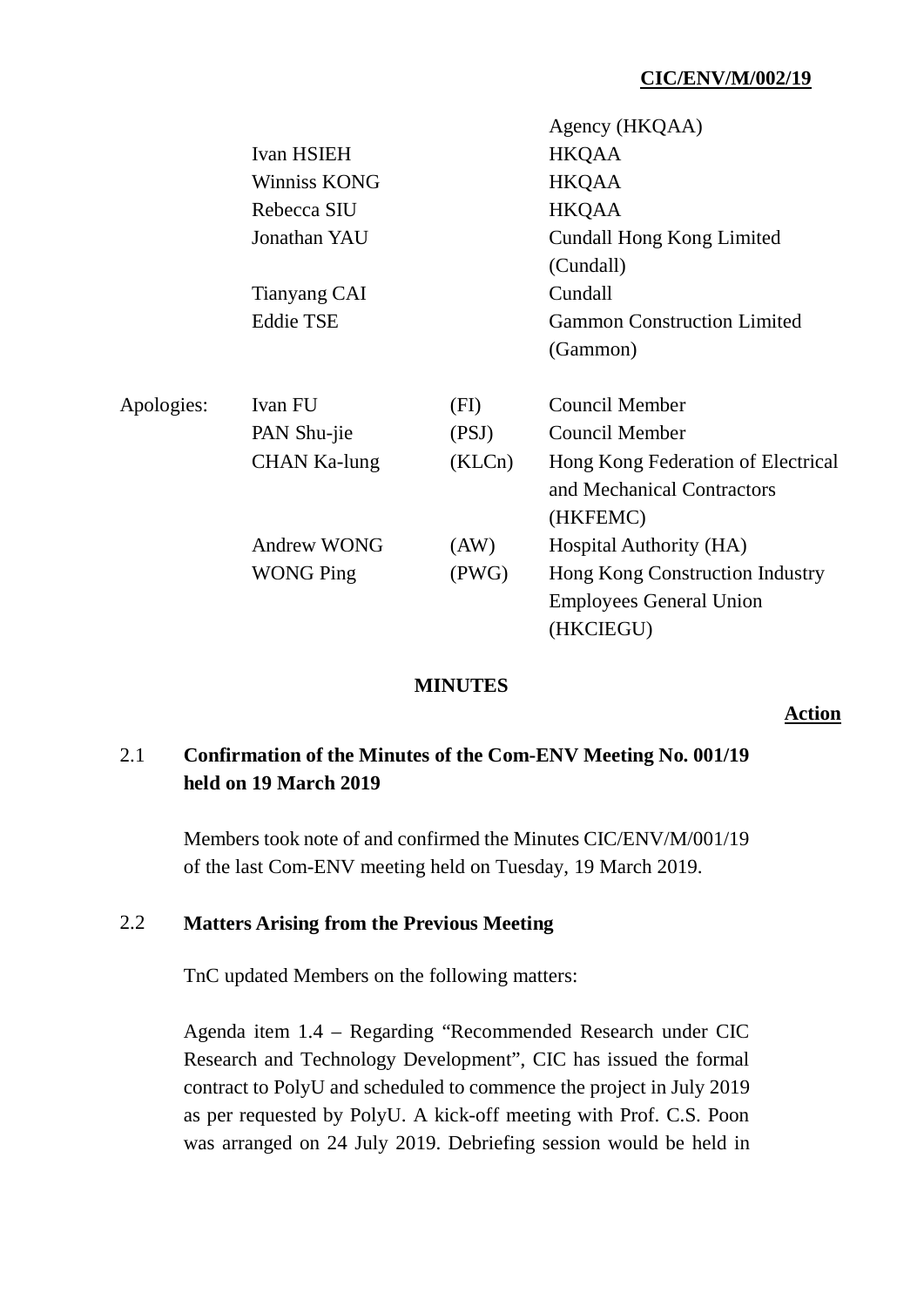#### **Action**

May 2019 to explain the appeal system for applicants who were not shortlisted.

Agenda item 1.5 – Regarding "Consultancy Services on Improving the Environmental Performance of the Hong Kong Construction Industry", PwC has arranged separate meetings with the proposed action parties, e.g. EnB, HKQAA etc. in April to discuss the initial findings and implementation measures. The draft final report was circulated to the Working Group and Steering Committee respectively for further review, endorsement and onward disseminate to industry stakeholders, as appropriate.

*(HKQAA joined the meeting at 2:50 pm)*

# 2.3 **Progress Update of Consultancy Services on Development and Implementation of Sustainable Construction Model and Eplatform**

RChan introduced the project background and scope of work. HKQAA presented the project progress and major findings from literature review and stakeholder engagement.

Members agreed to change the project name from "Guidebook on Sustainable Construction" to "Sustainable Construction Model (the Model)", so that the content could be updated frequently and more interactive with users.

Members suggested that HKQAA should clarify the scope and operational boundary in the inception report. Besides, the major sustainability aspects during construction stage, such as responsible sourcing, MiC production etc. should be considered in the Model. Members also suggested to include some good practices of the social and economic aspects such as the professional development of practitioners and cost-benefit analysis for adopting the practices. HKQAA will circulate the inception report to Members and will invite them to participate in the stakeholder engagement forum in Q3 2019.

HKQAA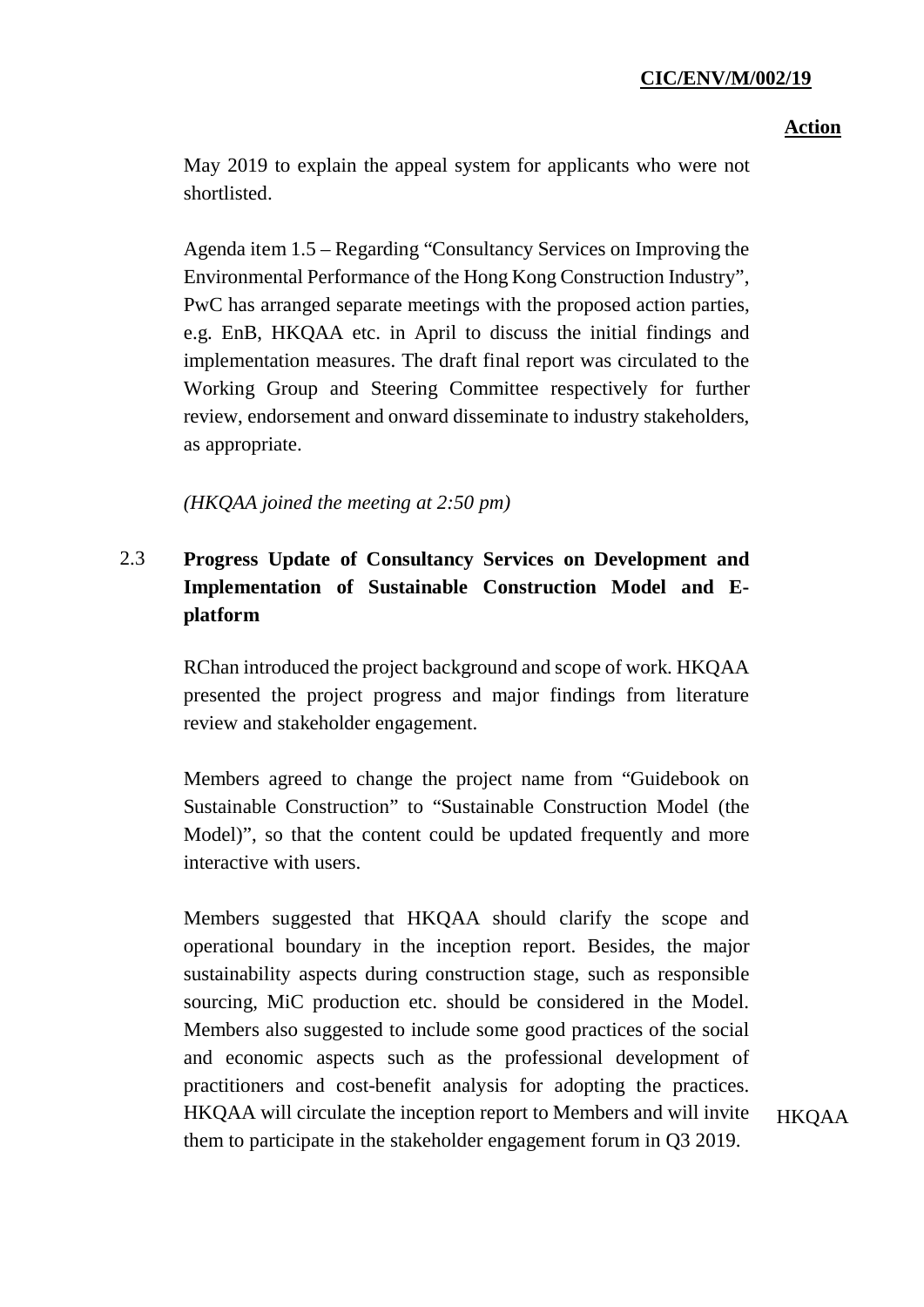#### **Action**

*(HKQAA left the meeting at 3:20 pm, Cundall and Gammon joined the meeting at 3:30 pm)*

## 2.4 **Progress Update of Consultancy Services on Development and Implementation of CIC Carbon Assessment Tool**

GLam highlighted the major views from the Working Group and presented the programme rundown of the launching ceremony to be held on 12 September 2019. Members agreed to proceed with the VO for Pilot Projects and Benchmark, in order to raise the practicability of the Tool and to create representative benchmarks.

Cundall reported the current status of web-based tool development, pilot projects and the BEAM Plus integration. Members recommended that Cundall should explore the opportunity to integrate the Tool into some civil projects assessment schemes, e.g. CEEQUAL, Cundall will liaise with related professional bodies and report to the Working Group accordingly. Cundall

*(Cundall left the meeting at 3:45 pm)*

## 2.5 **Detailed Business Plan and Annual Budget for 2020**

GLam presented the focus area of 3-year strategic plan with the action items carried forward from 2019 and new action items in 2020.

Regarding the CIC Sustainable Construction Award (the Award), GLam reported the post-award activities for the Award 2018 and proposal of the Award 2020, including the milestones dates and major budget items. Members were invited to join the launching ceremony scheduled in November 2019.

RChan introduced the objectives and scope of developing a "CIC Smart Waste Management Plug-in" in 2020. Members agreed to proceed and reminded that CIC secretariat should arrange meetings with Civil Engineering and Development Department and Hong Kong Housing Authority for lesson learnt and collaboration. Members

CIC Secretariat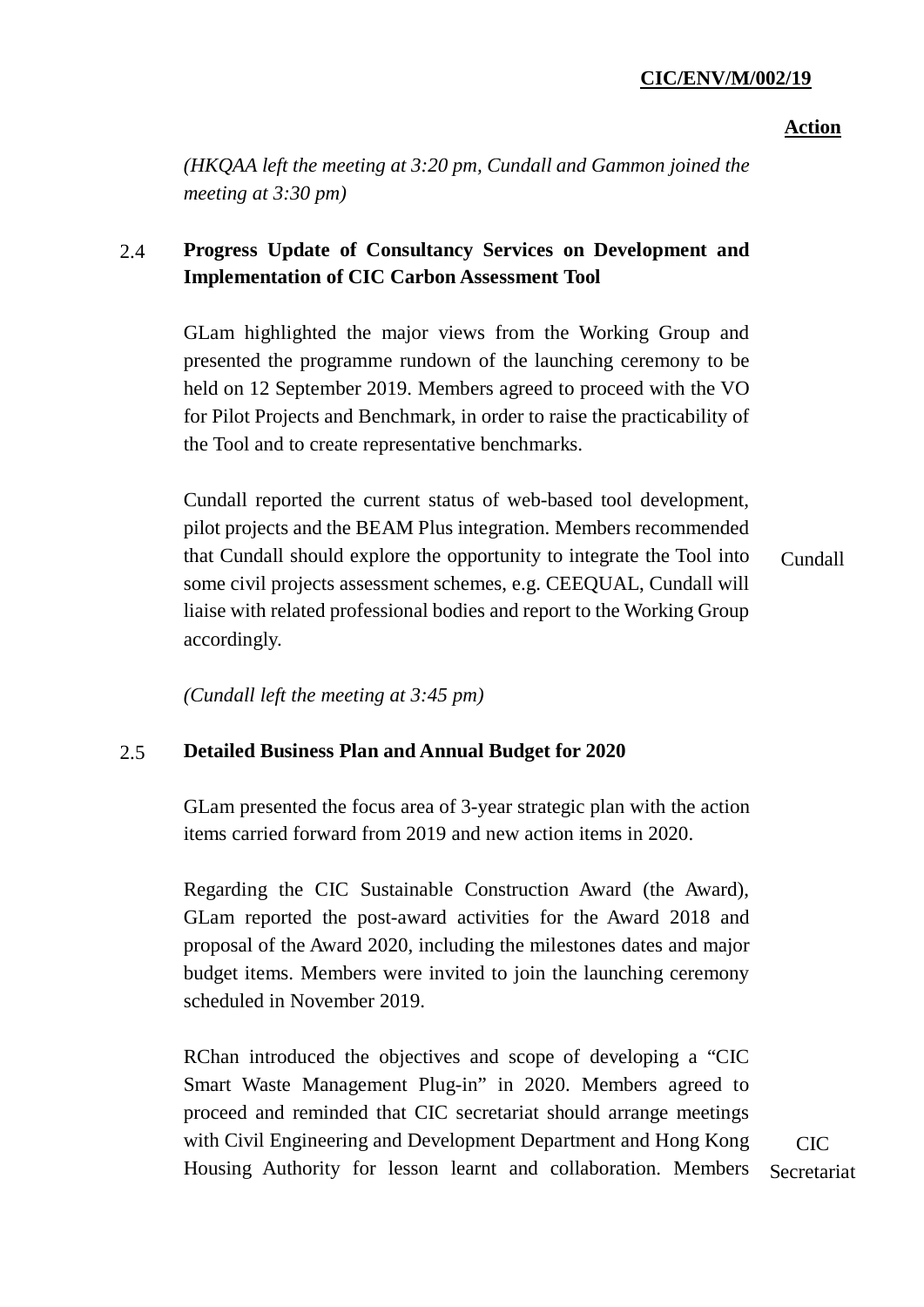### **Action**

endorsed the business plan and annual budget for 2020.

*(EPSW left the meeting at 4:10 pm, BCw joined the meeting at 4:10 pm)*

[Post Meeting Note: Meetings with CEDD and HKHA have been arranged in July 2019.]

# 2.6 **Update from BEAM Society Limited and Hong Kong Green Building Council**

BCw briefed Members on the current status of HKGBC projects, including CIC Green Product Certification (the Certification). Six new products categories will be developed in the Certification after discussion with major stakeholders. Members were invited to participate in the launching ceremony in November 2019. All

to note

Members were invited to join the Tokyo delegation visit organised by HKGBC and the Sustainable Built Environment Conference from 6 to 9 August 2019. All to note

Members noted that BEAM Plus for New Buildings V2.0 will be officially launched in September 2019.

*(BCw left the meeting at 4:45pm)*

## 2.7 **Any Other Business**

GLam introduced the programme rundown of the CIC Research Forum to be held on 11 July 2019 with the theme "Promote Sustainable Construction towards a Low Carbon Model". The event flyer will be circulated for Members' participation.

## 2.8 **Next Meeting**

6 September 2019 (Friday) at 2:30pm at Board Room, Construction Industry Council Headquarters, 38/F COS Centre 56 Tsun Yip Street, All to note